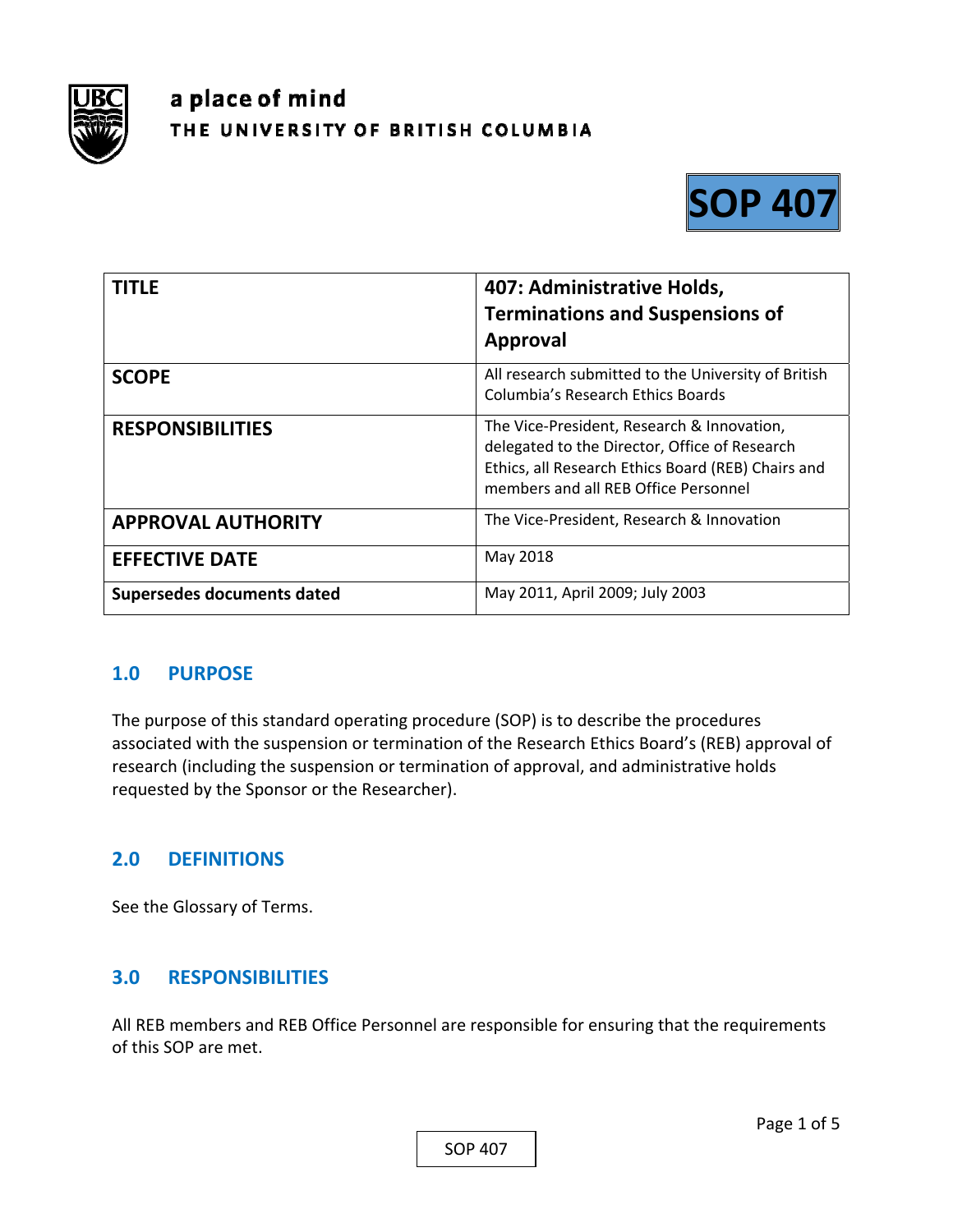The REB is responsible for determining whether any information received throughout the course of the research requires the suspension or termination of REB approval for the research being considered.

The Researcher is responsible for notifying the REB and the organization of any suspensions or terminations of the research by the Sponsor and for providing a detailed explanation for the action.

The REB Chair or designee is not authorized to terminate REB approval; however, the REB Chair or designee is authorized to suspend REB approval, which must be reported to the REB at its next Full Board meeting. The REB is authorized to terminate REB approval following its review at a Full Board meeting.

The REB Chair or designee shall notify the Researcher, and the Organizational Official(s), of any suspension or termination of REB approval of the research and has the authority to notify the regulatory authorities (as applicable) and the Sponsor. The REB may delegate regulatory authority reporting to the organization.

# **4.0 PROCEDURE**

As a result of ongoing review activities, the REB may require that research be modified, or may suspend or terminate REB approval if the risks to the research participants are determined to be unreasonably high; for example, cases in which there are high numbers of unexpected serious adverse events, or when there is evidence that the Researcher is not conducting the research in compliance with applicable regulations and guidelines. The REB also has the authority to suspend new enrollment while additional information is requested.

A decision to suspend or to terminate the REB's approval of the research must include consideration of the safety, rights and well‐being of the participants already enrolled in the research; specifically, how to continue the care of enrolled participants, and how and when the notification to participants of the suspension or termination of the research will take place.

The REB has the authority to suspend or to terminate the REB's approval of the research<sup>1</sup>. The REB Chair or designee has the authority to suspend ethics approval. Any requests to lift a suspension or to re-approve the research must be reviewed by the Full Board.

For studies funded by the U.S. Federal Government, applicable regulations require that the REB have the authority to suspend or terminate research<sup>2</sup>.

A Researcher may decide to voluntarily suspend or terminate some or all research activities; however, this is not considered a suspension or termination of REB approval.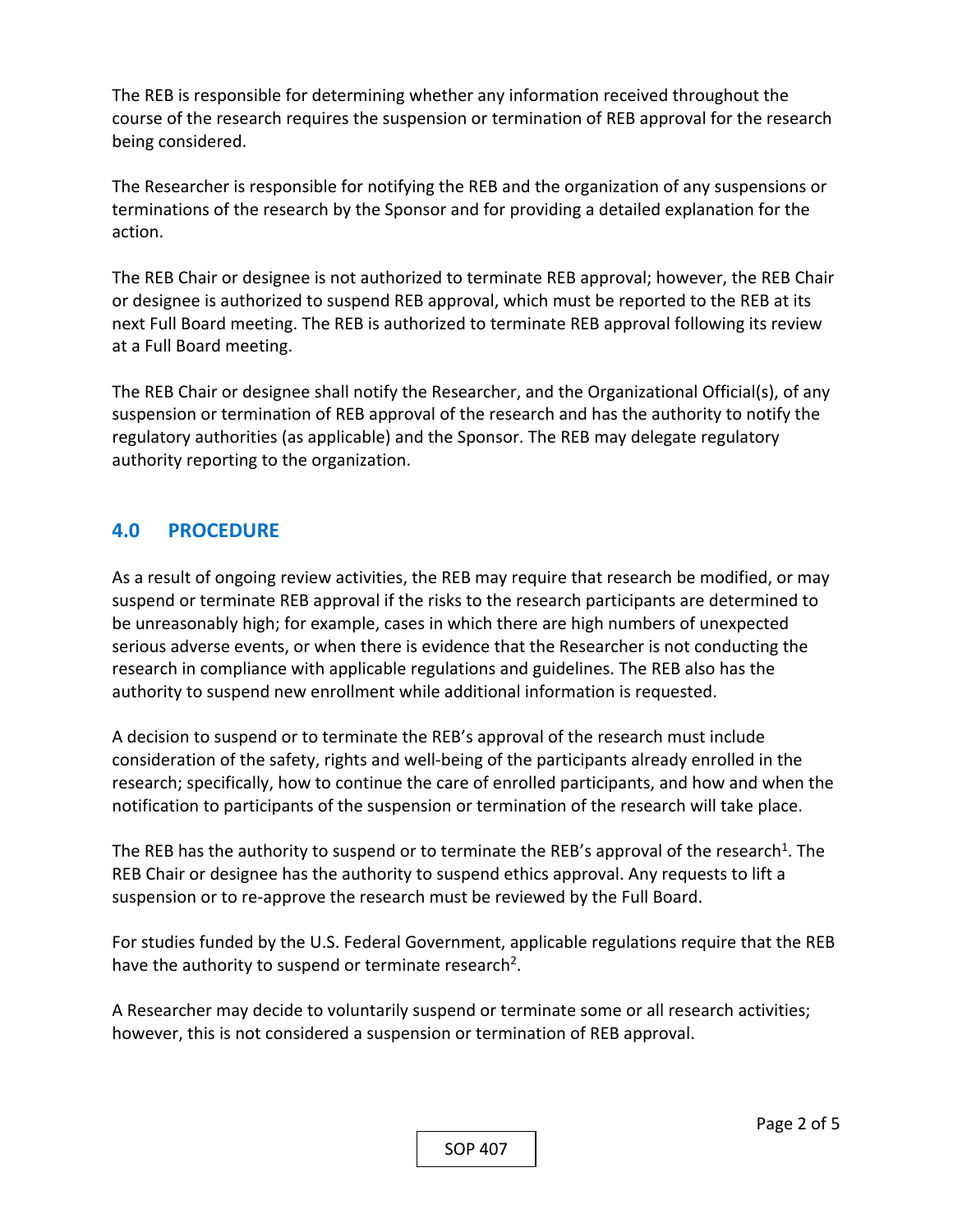# **4.1 Suspension or Terminations of Research by the Sponsor**

- **4.1.1** The sponsor of the research may suspend or terminate the research (e.g., following results of interim analyses, due to inadequate drug availability, in response to a Data and Safety Monitoring Board (DSMB) recommendation, due to pre‐planned stopping criteria, etc.);
- **4.1.2** The Researcher must immediately notify the REB of any suspensions or terminations of the research and the reasons for the action;
- **4.1.3**  Reports of suspensions or terminations of the research by the sponsor will be forwarded to the REB Chair or designee for review;
- **4.1.4**  If the REB Chair or designee decides to suspend REB approval of the research, he/she must notify the REB at its next Full Board meeting;
- **4.1.5**  If REB approval is suspended, a subsequent review must be conducted and the REB suspension must be lifted prior to resumption of the research following the sponsor's lifting of a suspension.

# **4.2 Suspension or Termination of REB Approval**

- **4.2.1** If any concerns are raised during the REB's oversight of the research that are related to new information or to the conduct of the research, the REB may suspend or terminate its approval of the research as appropriate. These concerns may include:
	- The research not being conducted in accordance with the REB-approved protocol or REB requirements,
	- The research is associated with unexpected serious harm to participants (i.e., as may be determined following REB review of reportable events or DSMB reports),
	- Falsification of research records or data.
	- Failure to comply with prior conditions imposed by the REB, the University or the Sponsor (i.e., under a suspension or approval with modifications),
	- Repeated or deliberate failure to properly obtain or document consent from research participants,
	- Repeated or deliberate failure to limit administration of the investigational drug or device to those research participants under the Researcher's supervision,
	- Repeated or deliberate failure to comply with conditions placed on the research by the REB, by the sponsor, or by regulatory agencies,
	- Repeated or deliberate failure to obtain prior REB review and approval of amendments or modifications to the research,
	- Repeated or deliberate failure to maintain accurate research records or submit required reportable event reports to the REB, or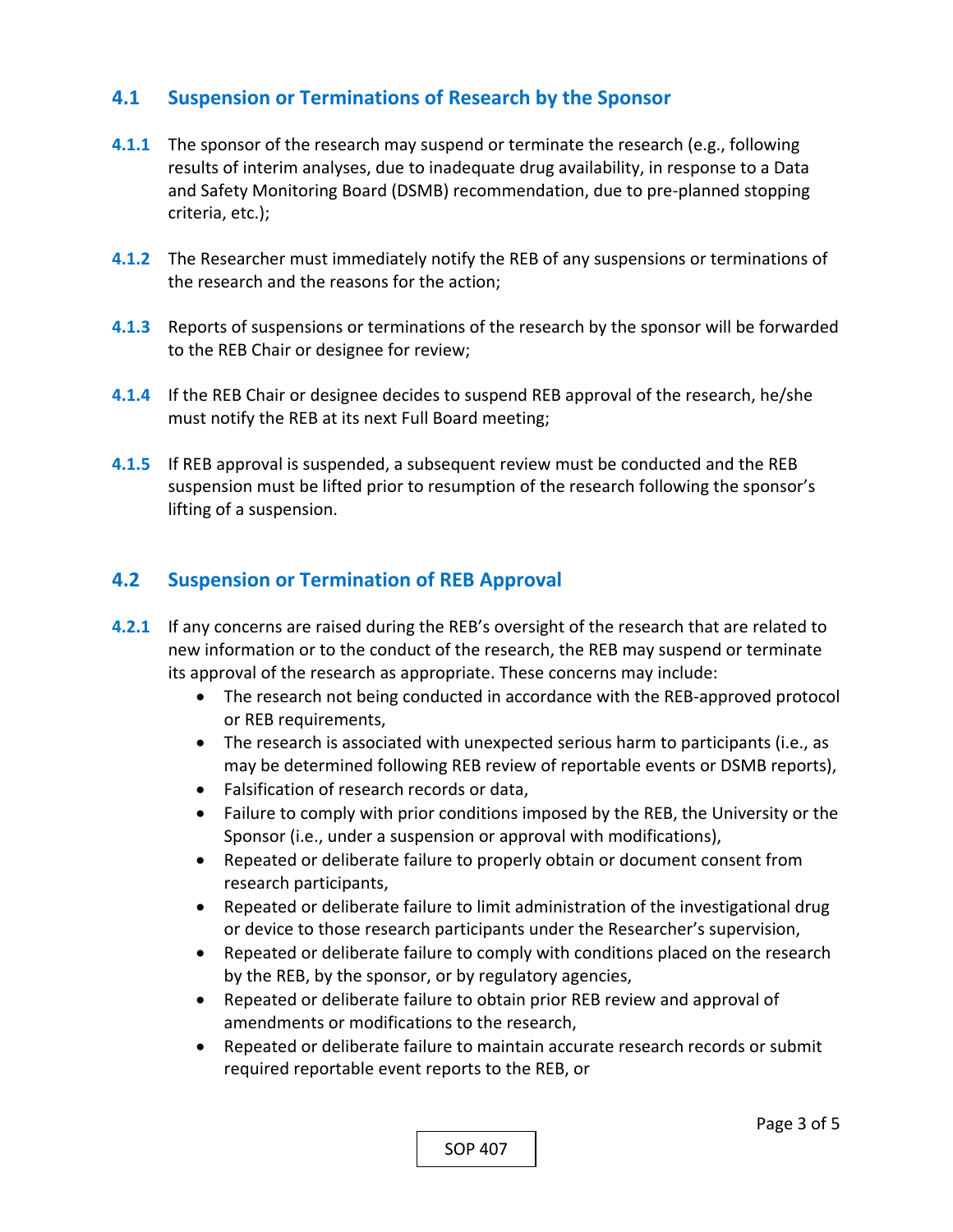- Any other non‐conformity which the REB or the University considers to have serious implications to the safety of the participants or the integrity of the study;
- **4.2.2**  The following individuals are authorized to suspend REB approval pending review by the REB responsible for continuing review of the protocol:
	- Organizational Official,
	- REB Chair or his/her designee,
	- Vice-President, Research and Innovation,
- **4.2.3**  If a University of British Columbia official suspends approval of the research, he/she must notify the REB as per applicable requirements;
- **4.2.4**  If a University of British Columbia official suspends approval of the research, the Principal Investigator shall be notified of:
	- The requirement to suspend the study,
	- The reasons for the suspension,
	- The requirement that the REB be notified immediately;
- **4.2.5**  The REB is authorized to terminate its approval of the research following a review at a Full Board meeting;
- **4.2.6**  Prior to suspending or terminating REB approval, the REB must consider:
	- Risks to current participants,
	- Actions to protect the safety, rights and well-being of currently enrolled participants,
	- The appropriate care and monitoring of research participants,
	- Whether withdrawal of enrolled participants is warranted and the specific procedures for their safe withdrawal,
	- Whether participants should be informed of the termination or suspension,
	- Whether adverse events or outcomes should be reported to the REB,
	- Identification of a time frame in which the corrective measures are to be implemented;
- **4.2.7**  The REB Chair or designee will notify the Researcher of any suspensions or terminations of REB approval, and the reasons for the decision;
- **4.2.8**  Unless otherwise stated by the REB, when the REB Chair or designee suspends or terminates ethics approval of the research, no further activities can take place other than the submission of an amendment or reportable events;
- **4.2.9**  If the research is suspended or terminated, the REB Chair or designee will issue a formal letter to the Researcher with the reason(s) for the REB action and will enter into a dialogue with the Researcher concerning potential corrective measures proposed by the REB;

SOP 407